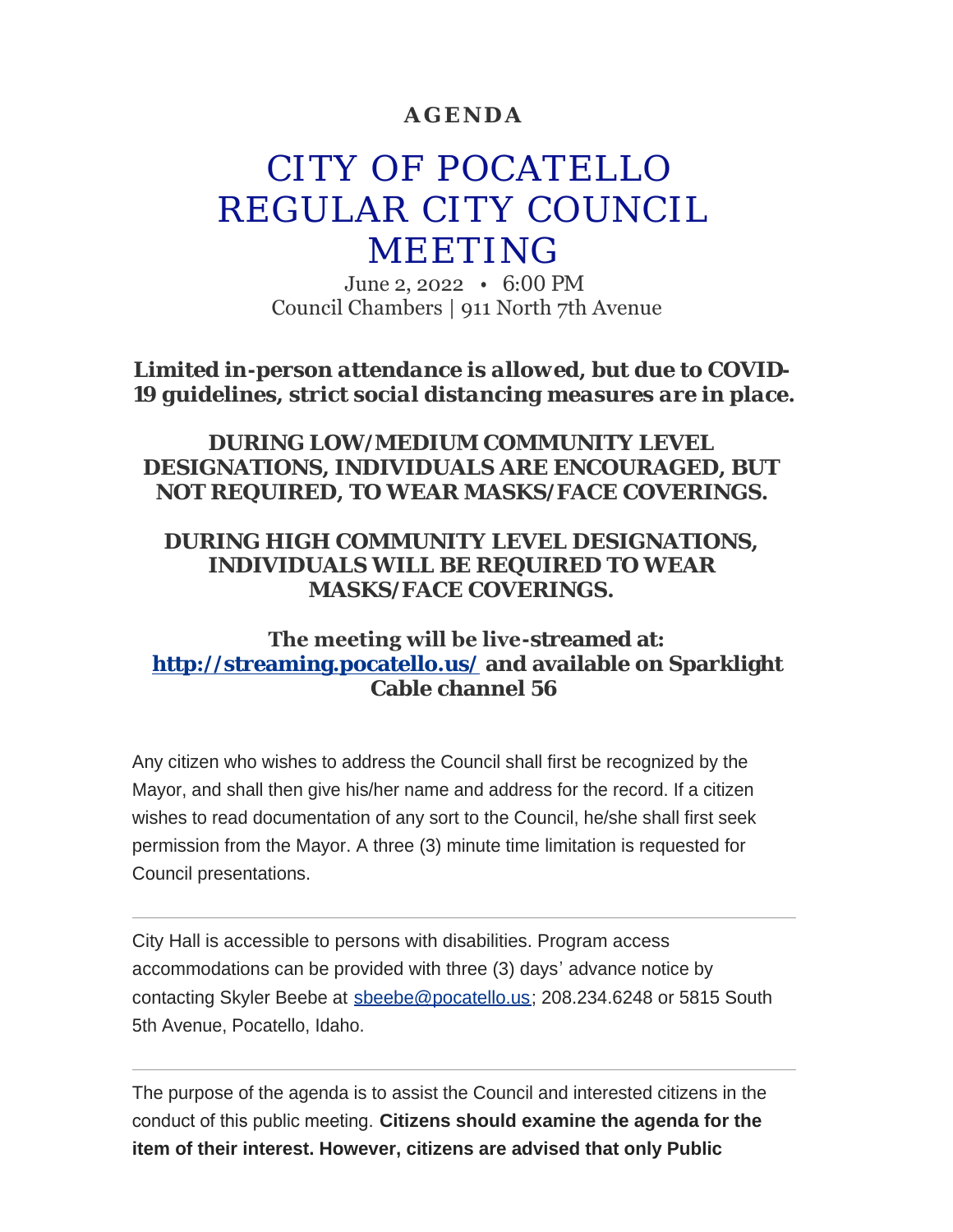**Hearings allow for public comment during the discussion/consideration process.**

*Citizens have an opportunity to be heard by the Council if the item meets the criteria as described in the agenda item called "ITEMS FROM THE AUDIENCE." You must sign in at the start of the meeting to be recognized.*

RECESS: In the event the meeting is still in progress at 7:30 p.m., the Mayor may call a ten-minute recess to allow Council members and participants a brief rest period.

# **ROLL CALL AND PLEDGE OF ALLEGIANCE 1.**

# **INVOCATION 2.**

The invocation will be offered by Tony Seikel, representing Portneuf Sangha.

# **CONSENT AGENDA 3.**

The following business items may be approved by one motion and a vote. If any one member of the Council so desires, any matter listed can be moved to a separate agenda item. **(ACTION ITEM)**

(a) MINUTES: Council may wish to waive the oral reading of the minutes and approve the minutes from the following meetings: Clarification and Regular Council meetings of April 7, 2022 and Special City Council meetings of March 10, 2022 and May 19, 2022.

(b) MATERIAL CLAIMS: Council may wish to consider Material Claims for the period of May 14, 2022 through May 31, 2022.

(c) ANIMAL SHELTER ADVISORY BOARD APPOINTMENT: Council may wish to confirm the Mayor's appointment of Joan Reed to serve as a member of the Animal Shelter Advisory Board, replacing Brandie Jacobia who resigned. Term to begin June 3, 2022 and expire June 3, 2024.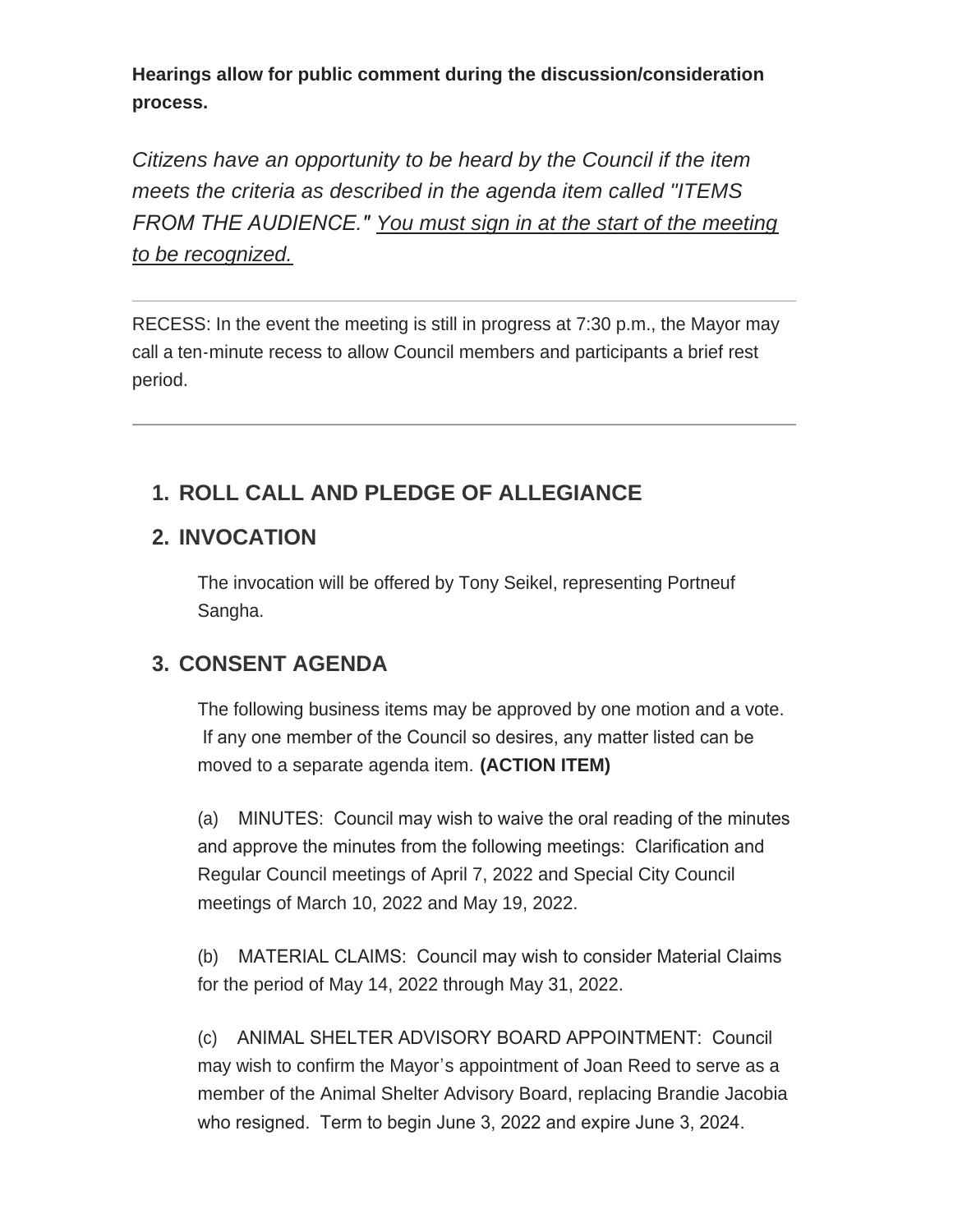(d) LIBRARY BOARD OF TRUSTEES APPOINTMENT: Council may wish to confirm the Mayor's appointment of Sarah Godsey to serve as a member of the Library Board of Trustees, replacing Chuck Orr who resigned. Term to begin June 17, 2-22 and expire July 1, 2024.

Documents:

#### **[AGENDA-ITEM-3.PDF](https://www.pocatello.us/AgendaCenter/ViewFile/Item/3376?fileID=10816)**

# **CALENDAR REVIEW 4.**

Council may wish to take this opportunity to inform other Council members of upcoming meetings and events that should be called to their attention.

### **TAXI CAB LICENSE DENIAL APPEAL – STEPHANIE 5. SCHROEDER**

Stephanie Schroeder will be present to appeal the denial of a City of Pocatello Taxi Cab License application which was denied by the Police Department. **(ACTION ITEM)**

# **PUBLIC HEARING – PROPOSED FISCAL YEAR 2022 6. BUDGET AMENDMENTS**

This time has been set aside for the Council to hear comments from the public regarding proposed Fiscal Year 2022 Budget amendments. **(ACTION ITEM)** (Legislative Public Hearing)

Documents:

#### **[AGENDA-ITEM-6.PDF](https://www.pocatello.us/AgendaCenter/ViewFile/Item/3378?fileID=10817)**

### **PUBLIC HEARING – ZONING ORDINANCE TEXT 7. AMENDMENT**

This time has been set aside for the Council to hear comments from the public regarding a request by Dakota Worrell, represented by Krystal Chanda of A & E Engineering (mailing address: 845 West Center Street #E, Pocatello, ID 83201) for a Zoning Ordinance text amendment to amend table 17.05.570-1 regarding multi-family parking standards. Staff finds the proposal compliant with all applicable standards. The Planning and Zoning Commission recommended approval of the application at their Regular meeting held May 11, 2022. **(ACTION ITEM)**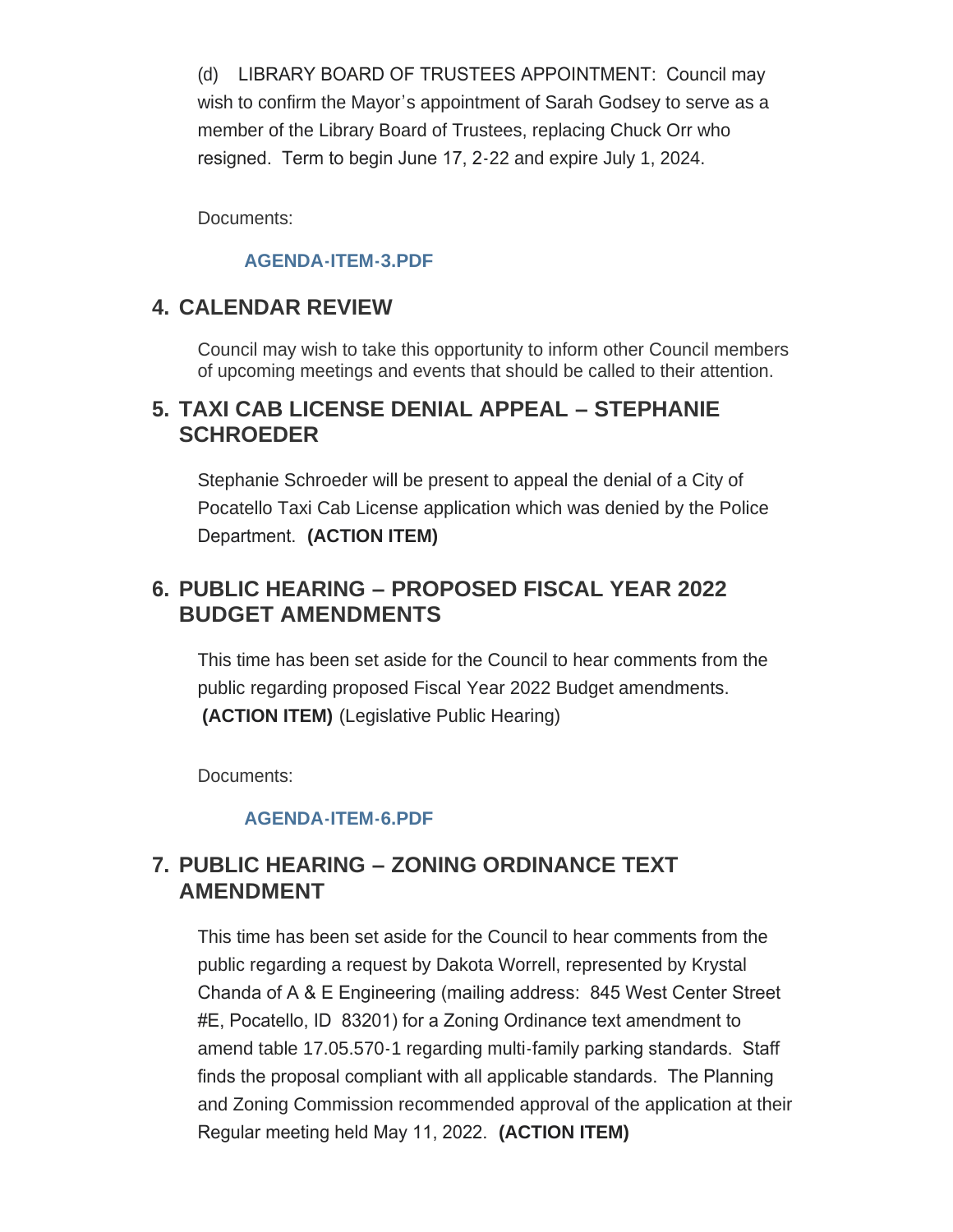Documents:

#### **[AGENDA-ITEM-7.PDF](https://www.pocatello.us/AgendaCenter/ViewFile/Item/3379?fileID=10818)**

# **PUBLIC HEARING – RECONSIDERATION REQUEST FOR 8. VARIANCE AT 950 NORTH 10TH AVENUE**

This time has been set aside for the Council to hear comments from the public regarding a request by Pat Rowley (mailing address: 950 North 10th Avenue, Pocatello, ID 83201) regarding the decision on a variance application. The Hearing Examiner approved the application with modifications requiring the following: 1) a fifteen (15) foot front setback; 2) a five (5) foot corner-street-side setback; 3) a twenty (20) foot garage setback; and 4) off-street parking to be accessed from the adjacent alley. **(ACTION ITEM)**

Documents:

#### **[AGENDA-ITEM-8.PDF](https://www.pocatello.us/AgendaCenter/ViewFile/Item/3380?fileID=10819)**

### **PUBLIC HEARING – ZONING AND COMPREHENSIVE PLAN 9. MAP AMENDMENT FOR PROPERTY NEAR GOLDSTAR DRIVE**

This time has been set aside for the Council to hear comments from the public regarding a request by Ken Pape, represented by Chris Adams of Creek Hollow and Associates, Inc. (mailing address: 611 Wilson Avenue, Suite 1A, Pocatello, ID 83201), for a Zoning and Comprehensive Plan Map Amendment application. The request calls for rezoning two (2) parcels from Residential Commercial Professional (RCP) to Commercial General (CG). The request also calls to amend the Comprehensive Plan Land Use Map from Mixed Use (MU) to Commercial (C). The property is located north of Goldstar Drive and another parcel south of Goldstar Drive and west of Olympus Drive totaling 10.5 acres (more or less). The Planning and Zoning Commission recommended approval of the request at their May 11, 2022 Regular meeting. **(ACTION ITEM)**

Documents:

#### **[AGENDA-ITEM-9.PDF](https://www.pocatello.us/AgendaCenter/ViewFile/Item/3381?fileID=10820)**

# 10. CREEKSIDE DISTRICT SHORT PLAT EXPIRATION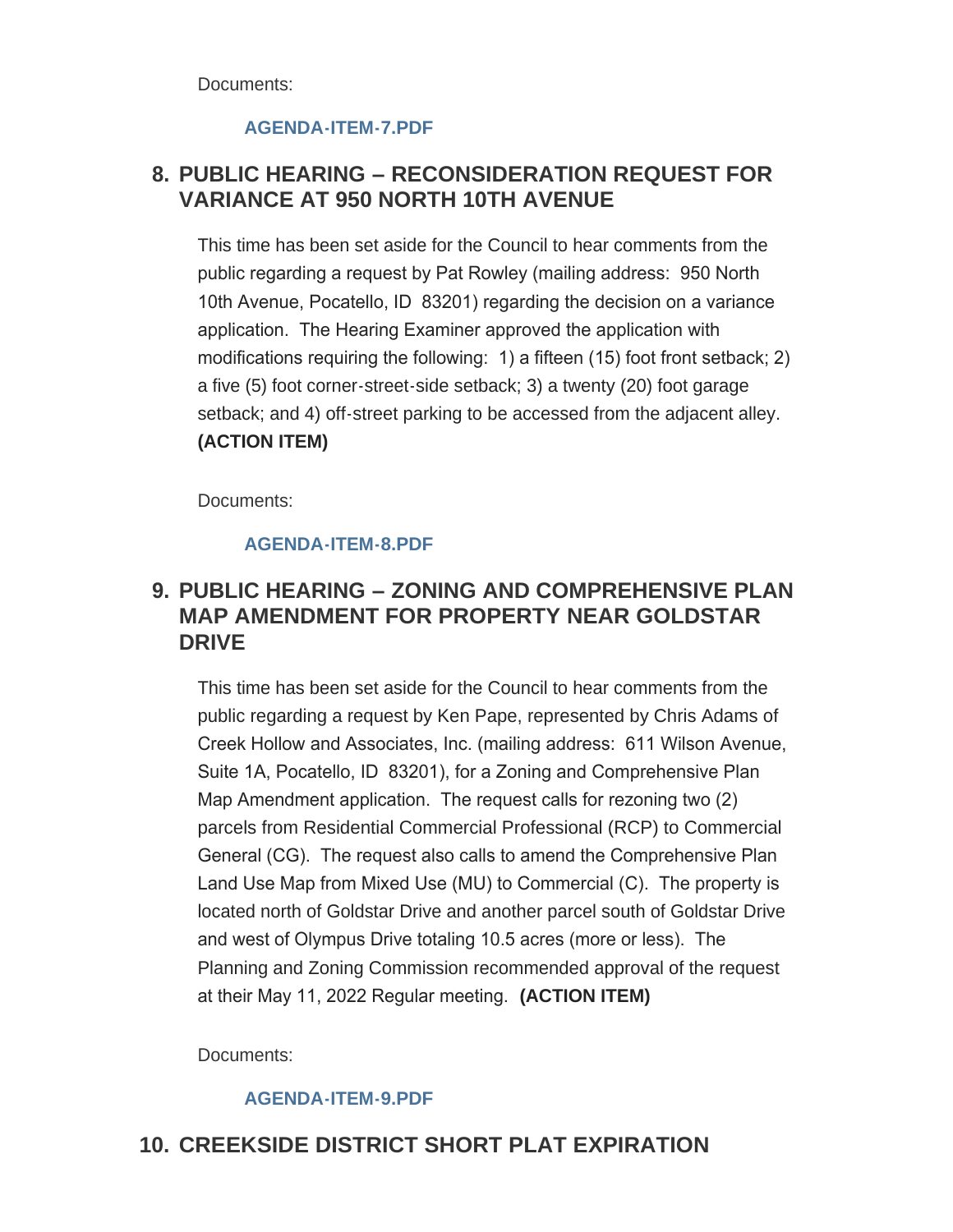# **DEADLINE EXTENSION REQUEST – MICHAEL SEIBERT**

Council may wish to approve a request by Michael Seibert (mailing address: 1665 Pocatello Creek Road, Pocatello, ID 83201) to extend the two (2) year expiration deadline for a Short Plat. The applicant is unable to complete the project in a timely manner due to material and labor shortages associated with the COVID Pandemic. Council is also asked to define a time period associated with the extension. Staff has recommended a 12-month extension period. **(ACTION ITEM)**

Documents:

#### **[AGENDA-ITEM-10.PDF](https://www.pocatello.us/AgendaCenter/ViewFile/Item/3382?fileID=10821)**

### **EXCEPTION TO INTERNATIONAL FIRE CODE §D107.1 – 11. LANDS END**

Council may wish to approve a request by Brandon Ratliff with Land Quest Development for an exception to the International Fire Code §D107.1 which requires two (2) approved fire access roads for ingress/egress to or from the subdivision when the development exceeds more than 30 dwelling units. **(ACTION ITEM)**

Documents:

#### **[AGENDA-ITEM-11.PDF](https://www.pocatello.us/AgendaCenter/ViewFile/Item/3383?fileID=10838)**

# **SHORT PLAT APPLICATION – CREEKSIDE DISTRICT 12. DIVISION 2 SUBDIVISION**

Council may wish to approve a short plat application submitted by Michael Seibert of Iron Eagle, LLC, represented by Rocky Mountain Engineering and Surveying (mailing address: 600 East Oak Street, Pocatello, ID 83201) to subdivide 2.31 acres (more or less) into two (2) lots. The proposed subdivision is located at 1625 Pocatello Creek Road. Staff finds the proposal compliant with all applicable standards with conditions. **(ACTION ITEM)**

Documents:

#### **[AGENDA-ITEM-12.PDF](https://www.pocatello.us/AgendaCenter/ViewFile/Item/3384?fileID=10823)**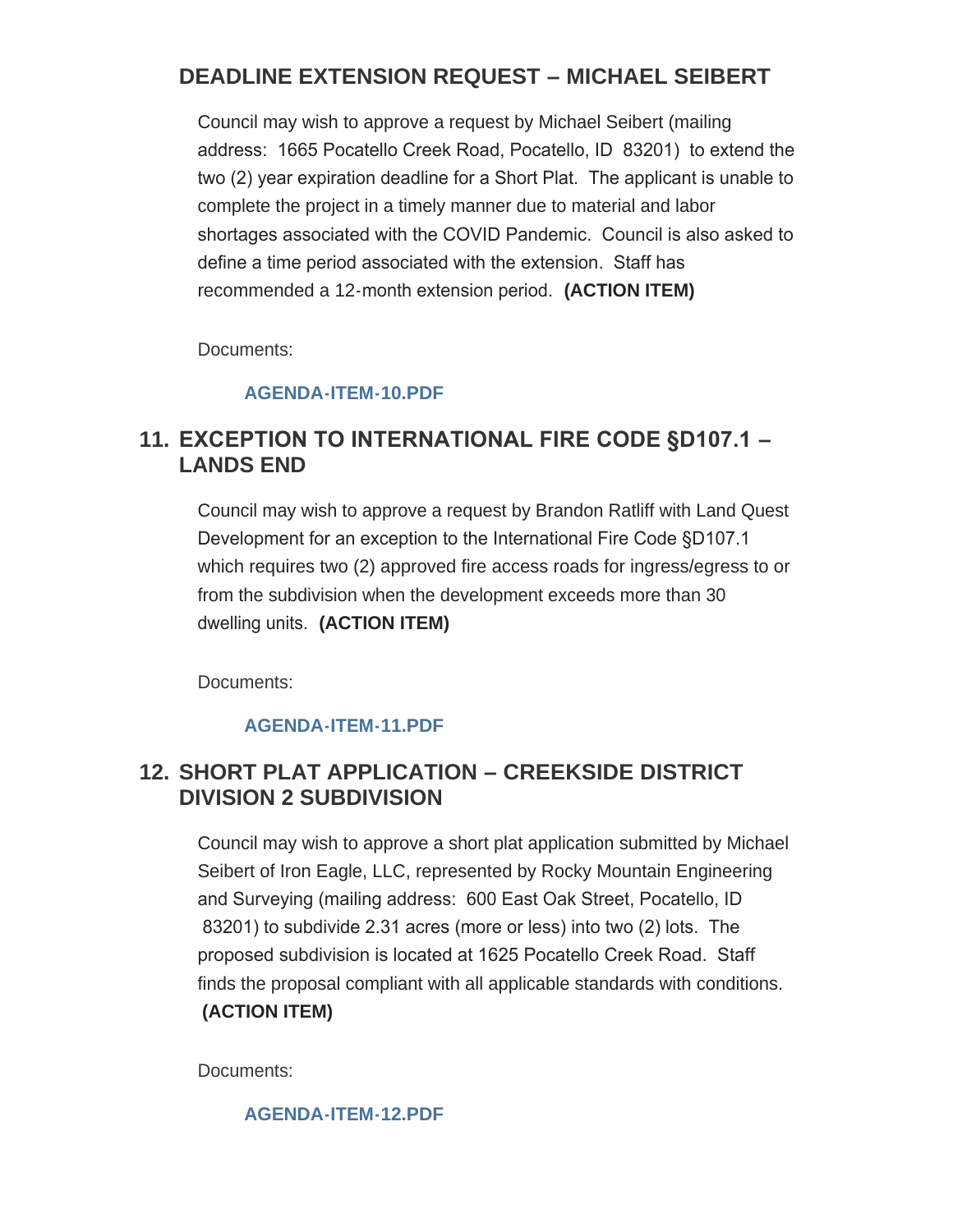# 13. SHORT PLAT APPLICATION – RICE SUBDIVISION

Council may wish to approve a short plat application submitted by Randy Smith represented by Cardon Payne of Global Land Works (mailing address: 1823 East Center Street, Pocatello, ID 83201) to subdivide 4.33 acres (more or less) into three (3) lots. The proposed subdivision is located at 2396 South Grant Avenue. Staff finds the proposal compliant with all applicable standards with conditions. **(ACTION ITEM)**

Documents:

#### **[AGENDA-ITEM-13.PDF](https://www.pocatello.us/AgendaCenter/ViewFile/Item/3385?fileID=10824)**

# **FINAL PLAT APPLICATION – HIGH TERRACE DIVISION 3 14.**

Council may wish to approve a final plat application submitted by Bill Isley, represented by Rocky Mountain Engineering and Surveying (mailing address: 600 East Oak Street, Pocatello, ID 83201) to subdivide 18.69 acres (more or less) into 32 lots. The proposed subdivision is located along the future extension of East Center Street and north of Vista Drive. Staff finds the proposal compliant with all applicable standards with conditions. **(ACTION ITEM)**

Documents:

#### **[AGENDA-ITEM-14.PDF](https://www.pocatello.us/AgendaCenter/ViewFile/Item/3386?fileID=10825)**

# **EXCEPTION REQUEST TO ALLOW OVERNIGHT 15. CAMPING – COORS LIGHT SOFTBALL TOURNAMENT**

Council may wish to consider approving the following requests from the Annual Coors Light Adult Softball Tournament, represented by Pat Zausch, (mailing address: 518 ½ North Grant Avenue, Pocatello, ID 83204), in regards to their annual Adult Softball Tournament: **(ACTION ITEM)**

a) Allow an exception to City Code 12.36.020, Restricted Hours in Parks, to allow for overnight camping at NOP Park's Watkins Softball Complex on June 3 and 4, 2022 to host the Annual Coors Light Adult Softball Tournament; and

b) Allow approval of associated exceptions to City Ordinance 12.36.020 for future years, subject to the Parks and Recreation Director's review and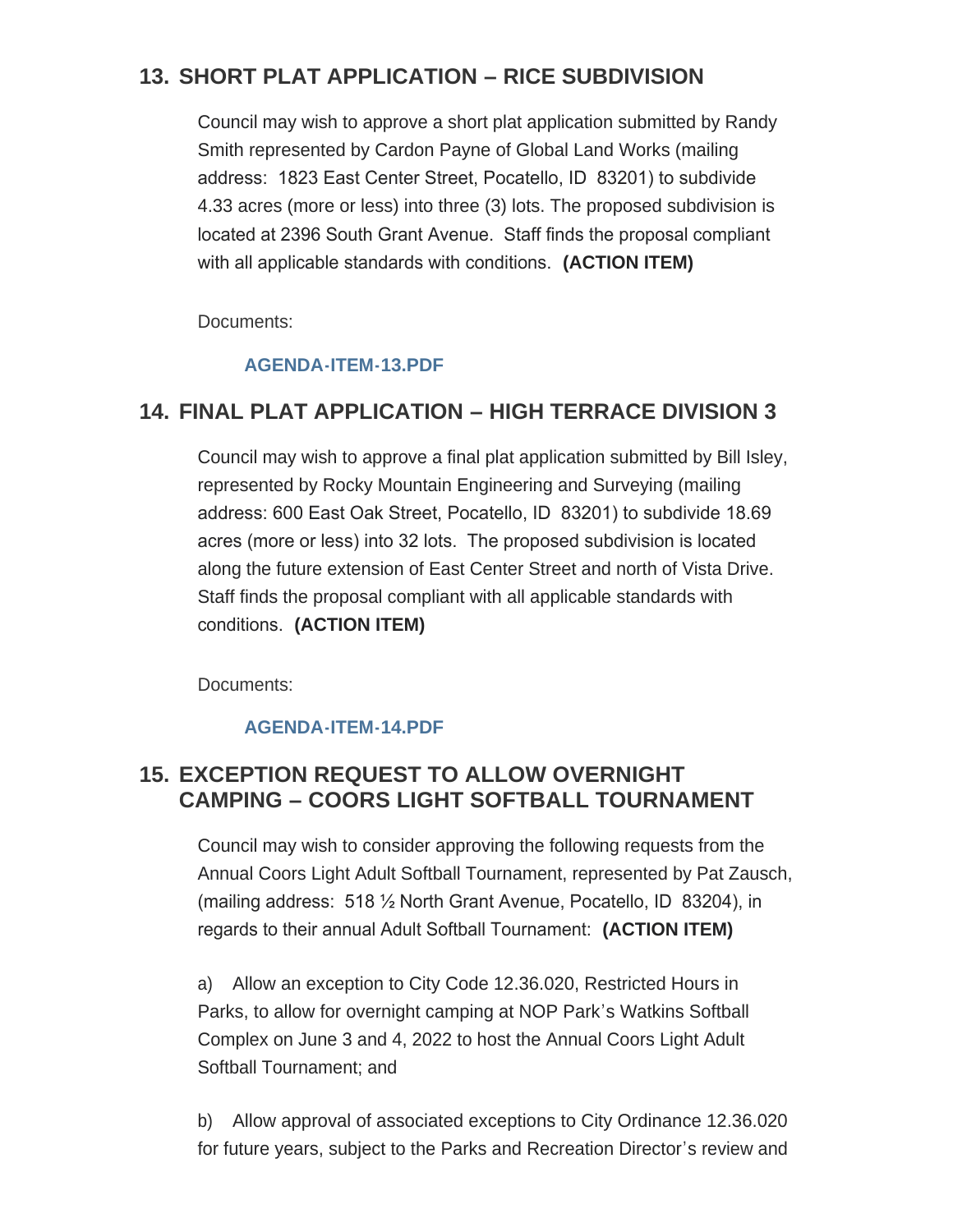barring any significant change or changes to events.

If the exceptions are granted, the Tournament will be required to submit the appropriate applications, provide proof of liability insurance and pay applicable permit fees. Parks and Recreation staff recommends approval of the exception requests.

Documents:

#### **[AGENDA-ITEM-15.PDF](https://www.pocatello.us/AgendaCenter/ViewFile/Item/3387?fileID=10826)**

# **AIRPORT GRANT APPLICATION AND PROFESSIONAL 16. SERVICES AGREEMENT – AIRPORT**

Council may wish to approve and authorize the Mayor to sign the following:

a) All pertinent documents related to a grant application to the FAA in the amount of \$277,496.00. The required 6.25% match in the amount of \$18,500.33 will be funded using previously budgeted Airport Passenger Facility Charge (PFC) funds. Projects to be funded using grant funds will be preliminary design for the rehabilitation of runway 3/21; completion of a pavement management plan; and independent fee estimate; and if approved

b) Authorize a Professional Services Agreement with T-O Engineers for preliminary design of the rehabilitation of runway 3/21 and completion of a pavement management plan. Cost for the project is \$291,996.33. **(ACTION ITEM)**

Documents:

#### **[AGENDA-ITEM-16.PDF](https://www.pocatello.us/AgendaCenter/ViewFile/Item/3388?fileID=10827)**

# **CHILDREN PEDESTRIAN SAFETY IMPROVEMENT 17. PROGRAM GRANT APPLICATION**

Council may wish to approve submission of a grant application for the Children Pedestrian Safety Program in the amount of \$250,000.00, subject to Legal Department review. If awarded, Council may wish to authorize acceptance of the grant and authorize the Mayor's signature on all pertinent documents related to the grant, subject to Legal Department review. Grant funds will be used for a pedestrian improvement project at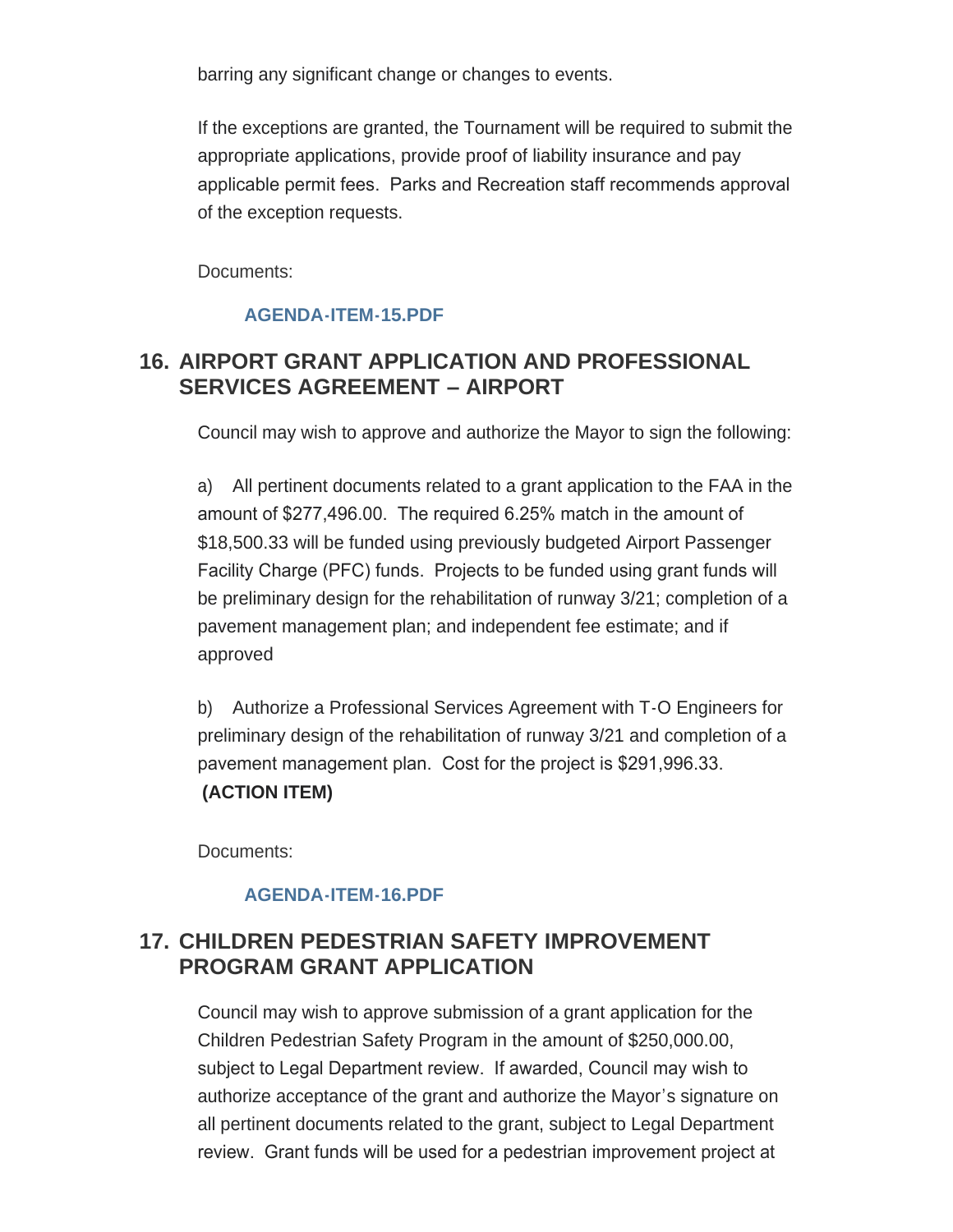the intersection of Hawthorne Road and Jensen Street. There is no City match. **(ACTION ITEM)**

Documents:

#### **[AGENDA-ITEM-17.PDF](https://www.pocatello.us/AgendaCenter/ViewFile/Item/3389?fileID=10828)**

# **LEADING IDAHO LOCAL BRIDGE PROGRAM GRANT 18. APPLICATION**

Council may wish to consider the following regarding the Leading Idaho Local Bridge Program (LILB) for Benton Street Bridge over the Portneuf River: **(ACTION ITEM)**

a) Approve submission of a grant application for the Leading Idaho Local Bridge Program (LILB) for Benton Street Bridge over the Portneuf River in the amount of \$2,200,000.00, subject to Legal Department review. There is no City match;

b) If approved, authorize the Mayor's signature on all pertinent documents related to the grant, subject to Legal Department review;

c) Adopt a Leading Local Bridge Program – City of Pocatello Resolution; and

d) Approve a Memorandum of Understanding – Leading Idaho Local Bridge Program between Local Highway Technical Assistance Council and the City of Pocatello.

Documents:

#### **[AGENDA-ITEM-18.PDF](https://www.pocatello.us/AgendaCenter/ViewFile/Item/3390?fileID=10829)**

### **SOUTH 5TH AVENUE SAFETY IMPROVEMENT PROJECT 19. AGREEMENT/RESOLUTION – IDAHO TRANSPORTATION DEPARTMENT**

Council may wish to approve by Resolution, a State and Local Agreement between Idaho Transportation Department and the City of Pocatello and authorize the Mayor's signature on all applicable documents, subject to Legal Department review. Council may also wish to authorize the use of funds in the amount of \$65,689.00, the required match for the project.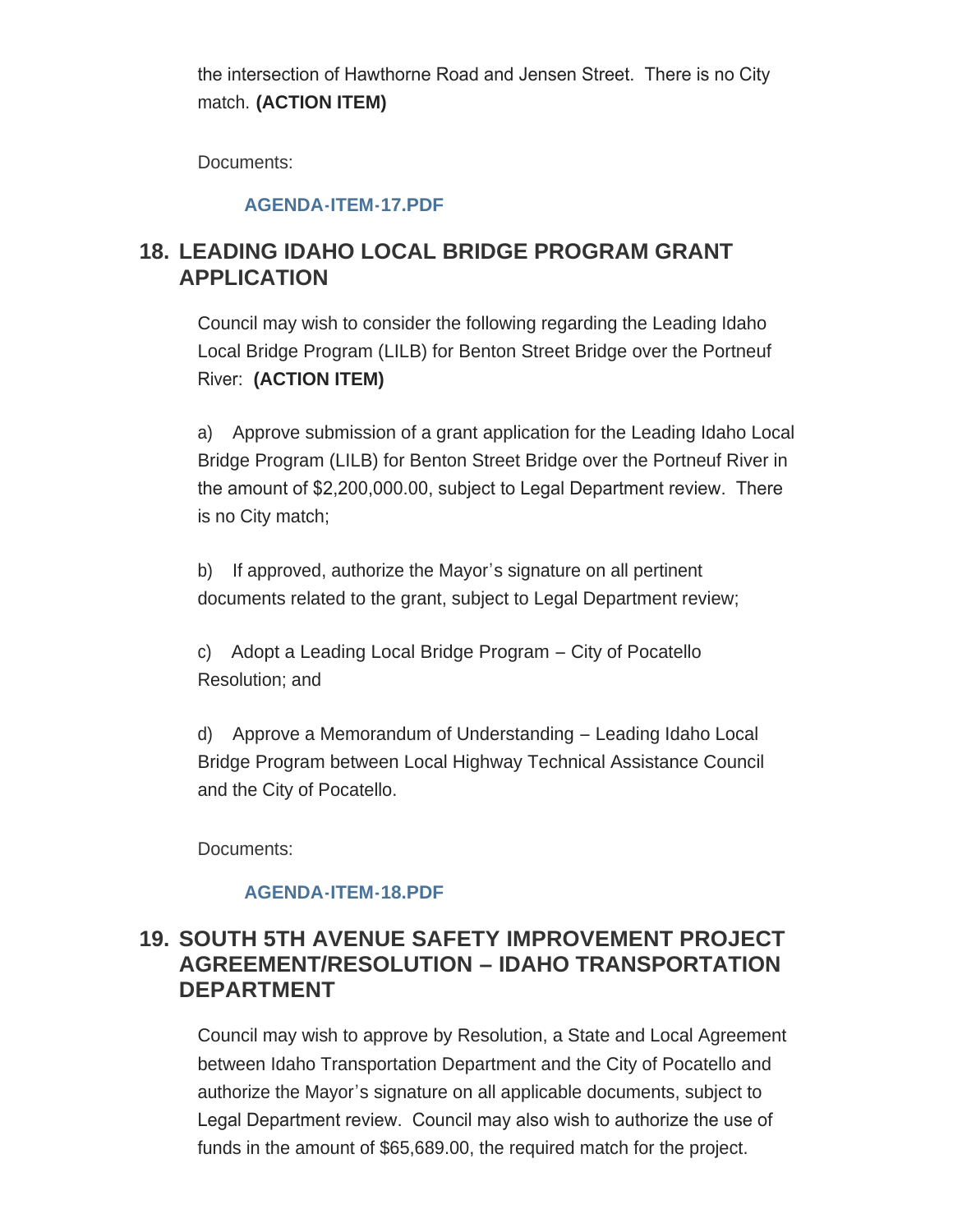Funds are available in Fund 70. **(ACTION ITEM)**

Funds for the project were previously awarded by a Local Highway Safety Improvement Program (LLHSIP) grant for the South 5th Avenue Safety Improvement Project in 2019.

Documents:

#### **[AGENDA-ITEM-19.PDF](https://www.pocatello.us/AgendaCenter/ViewFile/Item/3391?fileID=10830)**

### **MAIN AND ARTHUR PEDESTRIAN IMPROVEMENT 20. PROJECT AGREEMENT – IDAHO TRANSPORTATION DEPARTMENT**

Council may wish to approve a State and Local Agreement between Idaho Transportation Department and the City of Pocatello and authorize the Mayor's signature on all applicable documents, subject to Legal Department review. Council may also wish to authorize the use of funds in the amount of \$3,000.00, a portion of the required match for the project. Funds are available in Fund 70. **(ACTION ITEM)**

Funds for the project were previously awarded by a Local Highway Technical Assistance Council (LHTAC) grant for the Main and Arthur Pedestrian Improvement Project in 2020.

Documents:

#### **[AGENDA-ITEM-20.PDF](https://www.pocatello.us/AgendaCenter/ViewFile/Item/3392?fileID=10831)**

### **IDAHO POWER UTILITY EASEMENT – POCATELLO 21. REGIONAL AIRPORT**

Council may wish to approve and authorize the Mayor to sign an Idaho Power utility easement at Pocatello Airport, subject to Legal Department review. **(ACTION ITEM)**

Documents:

#### **[AGENDA-ITEM-21.PDF](https://www.pocatello.us/AgendaCenter/ViewFile/Item/3393?fileID=10832)**

### **BID ACCEPTANCE AND CONTRACT FOR WELL #2R 22. TEST WELL – WATER DEPARTMENT**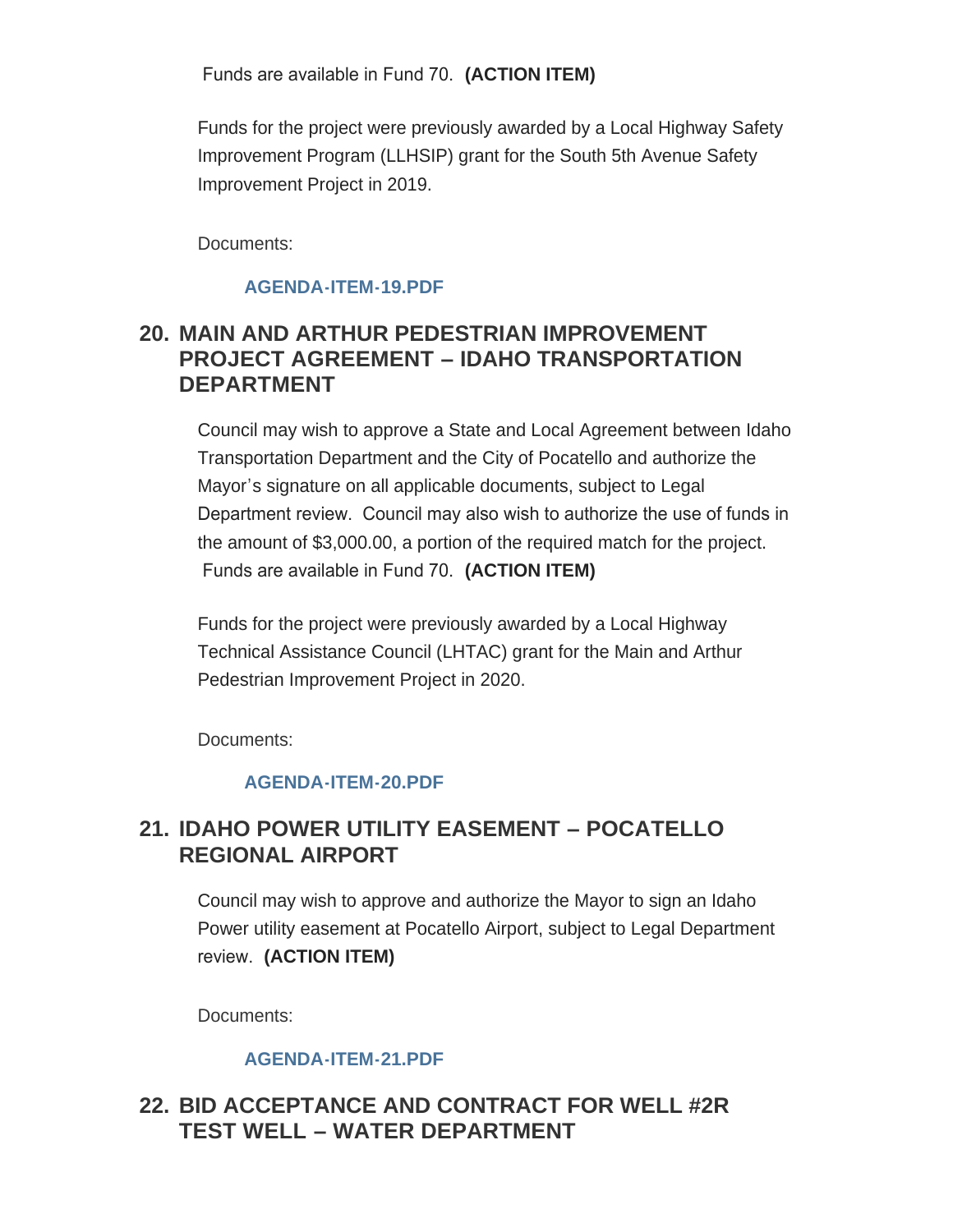Council may wish to accept the recommendations of staff and award the bid for the Well #2R Test Well project to High Plains Drilling, Inc. in the amount of \$59,508.00, and authorize the Mayor to execute all contract documents, subject to Legal Department review. Funding is available through funds received within the American Rescue Plan Act (ARPA). **(ACTION ITEM)**

Documents:

#### **[AGENDA-ITEM-22.PDF](https://www.pocatello.us/AgendaCenter/ViewFile/Item/3394?fileID=10833)**

# **LEASE AGREEMENTS/RESOLUTIONS – AIRPORT 23.**

Council may wish to approve and authorize the Mayor to sign the following lease agreements and resolutions for property at the Pocatello Airport: **(ACTION ITEM)**

a) Richard Carrol and Michael McCormick - A lease for approximately 8,500 square feet of land upon which Mr. Carroll and Mr. McCormick coown an aircraft hangar. The proposed term is ten (10) years with a proposed annual rental rate of \$1,683.00; and

b) ITC Services – A lease for approximately 7,750 square feet of warehouse space and 15,000 square feet of outdoor storage yard for the purpose of operation of a hay bale tarping business. The proposed term is two (2) years with an automatic two-year renewal and a proposed monthly rental rate of \$1,306.26.

Both rental rates will be increased annually according to the CPI increase for the previous year with a full rate review based on appraisal or airport comparisons every five years.

Documents:

#### **[AGENDA-ITEM-23.PDF](https://www.pocatello.us/AgendaCenter/ViewFile/Item/3395?fileID=10834)**

### **AIRPORT CONSTRUCTION AGREEMENT AND NOTICE OF 24. AWARD**

Council may wish to approve and authorize the execution of a construction agreement and notice of award between the City of Pocatello and Staker Parson Co., DBA Idaho Materials and Construction in the amount of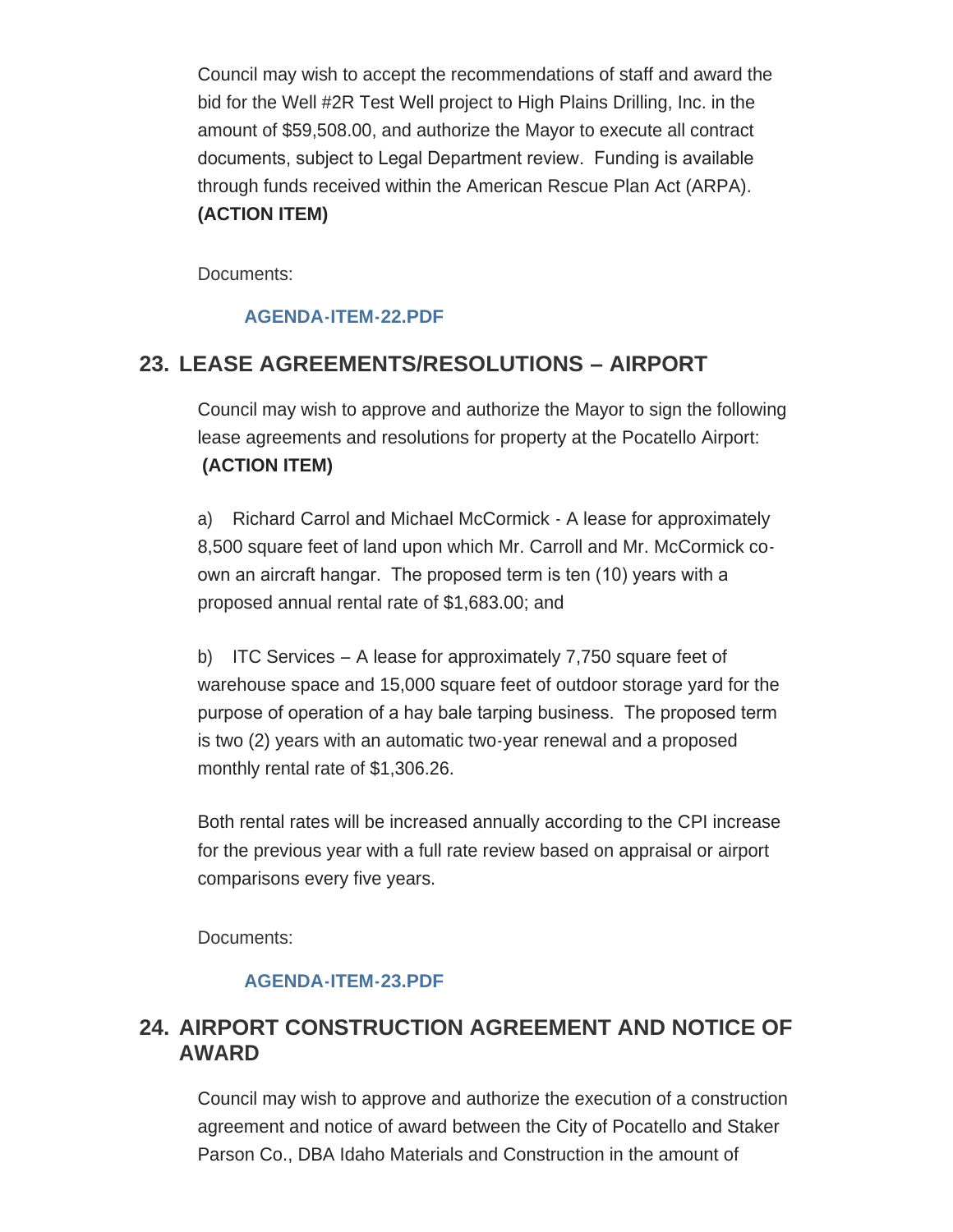\$507,249.00 for improvements and expansion of the Bureau of Land Management (BLM) tanker base at the airport, subject to Legal Department review. The project will be funded by BLM. **(ACTION ITEM)**

Documents:

#### **[AGENDA-ITEM-24.PDF](https://www.pocatello.us/AgendaCenter/ViewFile/Item/3396?fileID=10835)**

### **AIRPORT TRANSPORTATION AGREEMENT – AIRPORT 25.**

Council may wish to approve and authorize the Mayor to sign a transportation agreement with SkyWest Airlines to provide once daily air service between Pocatello and Salt Lake City. If costs exceed revenue, the City will pay a subsidy to SkyWest for the service. The term of the agreement will be 12 months or until the subsidy funds have been exhausted, whichever comes first. The maximum subsidy for the 12-month period is \$800,000.00. **(ACTION ITEM)**

Documents:

#### **[AGENDA-ITEM-25.PDF](https://www.pocatello.us/AgendaCenter/ViewFile/Item/3397?fileID=10836)**

### **ORDINANCES 26.**

The Council has the following options for reading ordinances. If the Council makes no motion, the ordinance will be read on three (3) different days, two (2) readings of which may be by title only and one (1) reading of which shall be in full and placed on final passage for publication. **(ACTION ITEM)**

EXAMPLE MOTIONS:

**Option 1: FOR ONE READING UNDER RULES SUSPENSION:** "I move the ordinance, Agenda Item #, be read only by title and placed on final passage for publication, and that only the ordinance summary sheet be submitted for publication."

**Option 2: FOR THREE SEPARATE READINGS:** "I move the ordinance, Agenda Item # , be read on three separate days. First and second readings will be by title and in full on the third reading. The ordinance shall then be placed on final passage for publication, and only the ordinance summary sheet be submitted for publication."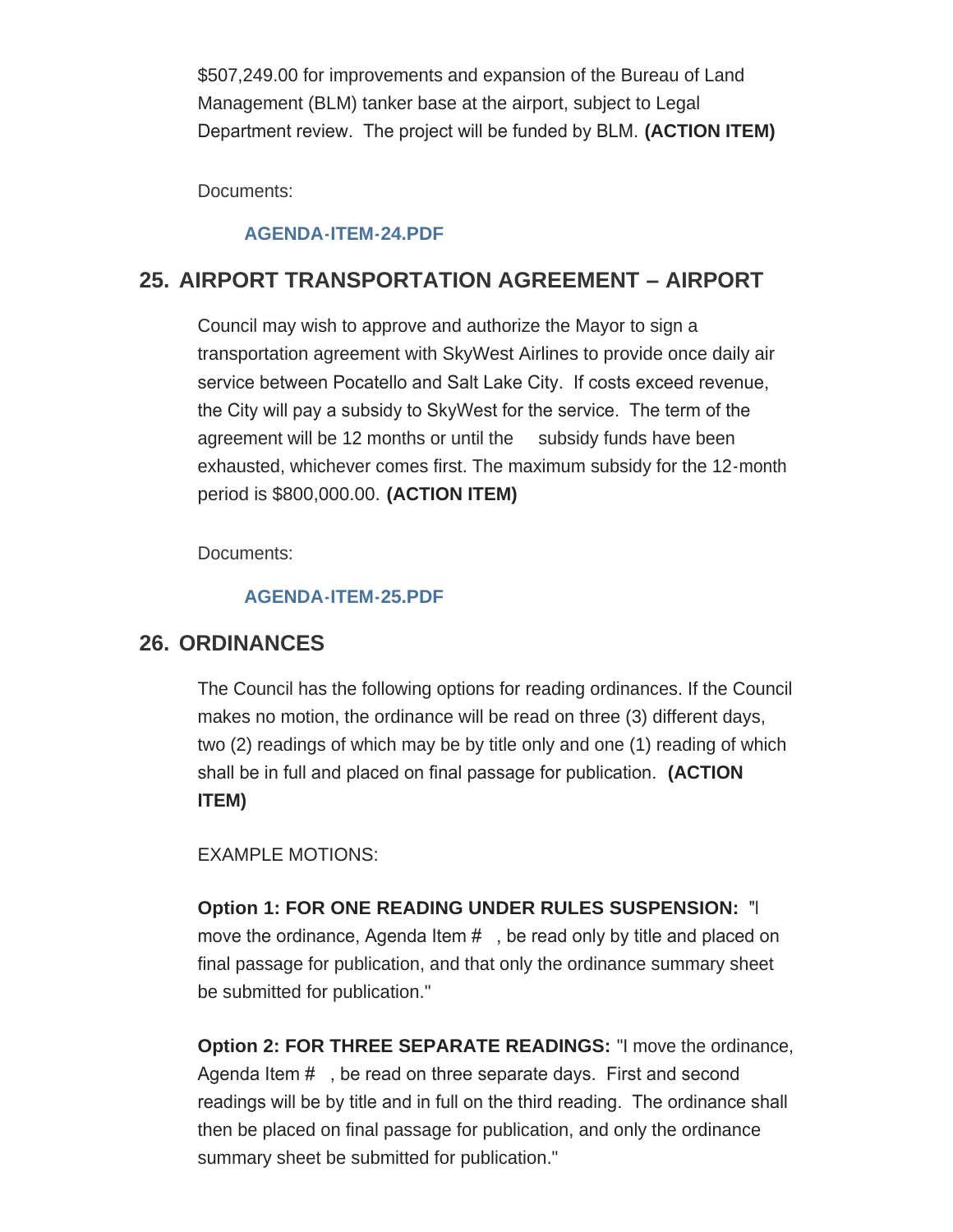Before the ordinance can be read under Option 1, the Council must pass said motion by a vote of one-half plus one (4) of the full Council.

Ordinances ready for reading:

a): An ordinance vacating and abandoning the public's interest of approximately .323 acres of Apex Road. **(ACTION ITEM)**

b): An ordinance amending the zoning designation for the property located at 920 Deon Drive from Residential Medium Density (RMS) to Commercial General (CG) with current amendment to the Comprehensive Plan map designation of Mixed-Use (MU) to Commercial (C). **(ACTION ITEM)**

c): An ordinance vacating and abandoning the public's interest in a stormwater and utility easement running across the southerly-most portion of Lots 5 and 6, Block 4, Cedar Lakes Subdivision. **(ACTION ITEM)**

d): An ordinance vacating and abandoning the public's interest in an existing shared access and utility easement crossing the southeast portion of the southeast ¼ southeast ¼ (SW1/4SE1/4 of section 36, township 6 south, range 34 East Boise Meridian (EBM). **(ACTION ITEM)**

Documents:

#### **[AGENDA-ITEM-26.PDF](https://www.pocatello.us/AgendaCenter/ViewFile/Item/3398?fileID=10837)**

### **ITEMS FROM THE AUDIENCE 27.**

This time has been set aside to hear items from the audience not listed on the agenda. Items which appeared somewhere else on the agenda will not be heard at this time. The Council is not allowed to take any official action at this meeting on matters brought forward under this agenda item. Items may be referred to the appropriate staff or scheduled on a subsequent agenda. You must sign in at the start of the meeting in order to be recognized. (Note: Total time allotted for this item is fifteen (15) minutes, with a maximum of three (3) minutes per speaker.)

# **ADJOURN 28.**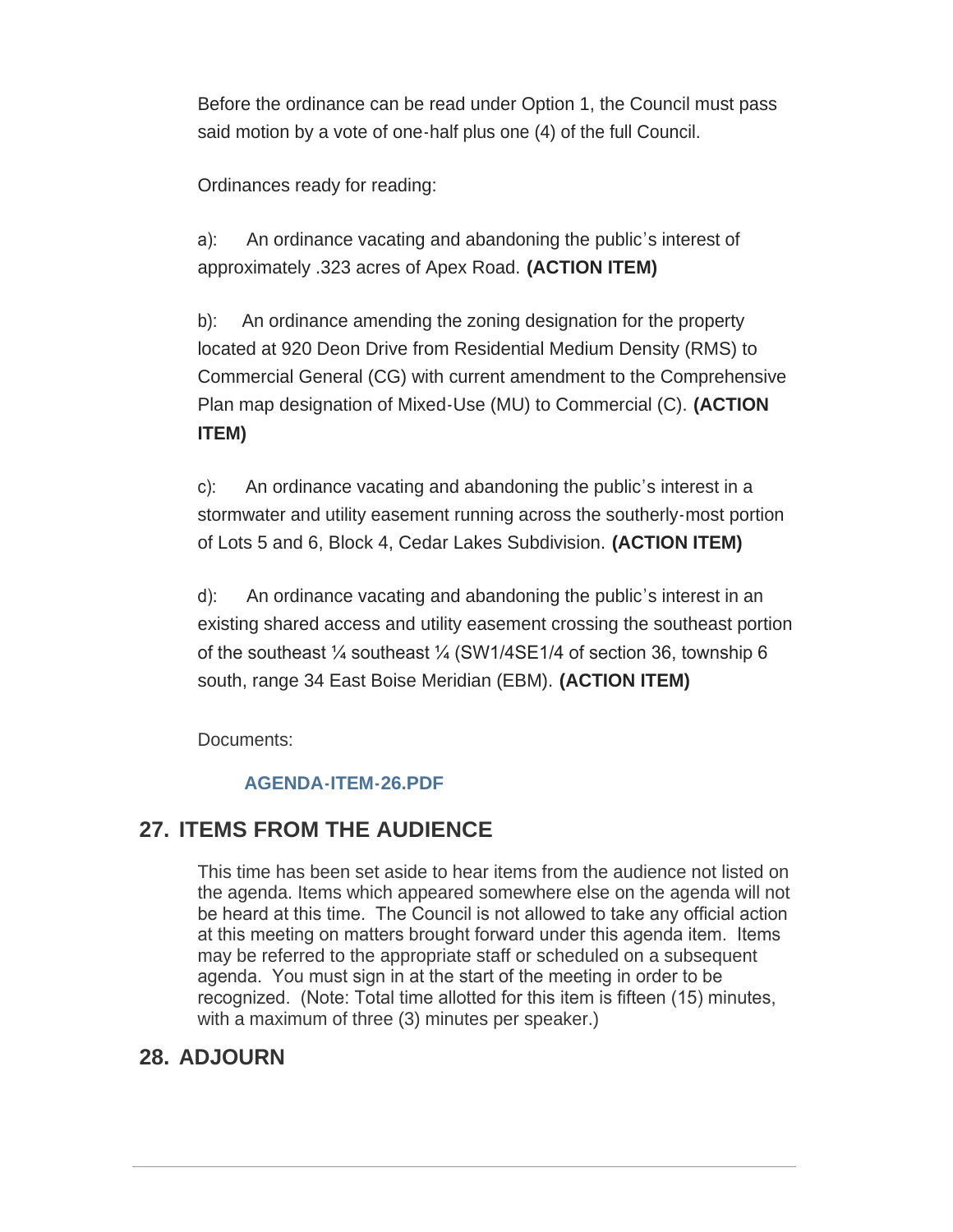#### **PUBLIC HEARING PROCEDURE**

- 1. Explanation of hearing procedures by Mayor or staff.
	- Ten (10) minute time limit on applicant presentation.
	- $\blacksquare$  Three (3) minute time limit on public testimony.
	- **Names and addresses are required from those** presenting/testifying.
	- <sup>n</sup> Questions/comments should be addressed to the Mayor and Council.
	- **Council members must make their decision regarding the** application on facts already in the record and information presented at the public hearing. Conflicts of interest, site visits and ex-parte contacts by Council members will be acknowledged.
	- Protocol requires that Council and audience be recognized by the Mayor prior to speaking.
- 2. Mayor opens hearing.
- 3. Presentation by applicant.

Note: Remember, applicant bears the responsibility for making his/her case. This is also the time for Council members to ask their questions of the applicant.

- 4. Presentation by staff.
- 5. Written correspondence submitted for the record.
- 6. Testimony by those supporting the application.
- 7. Testimony by those uncommitted on the application.
- 8. Testimony by opponents to the application.
- 9. Rebuttal by the applicant.
- 10. Mayor closes the hearing and initiates motion/deliberations. **Note: The Mayor may choose to require a motion prior to the discussion in order to focus deliberations, or, the Mayor may choose to allow deliberations prior to the motion in order to facilitate wording of the motion.**